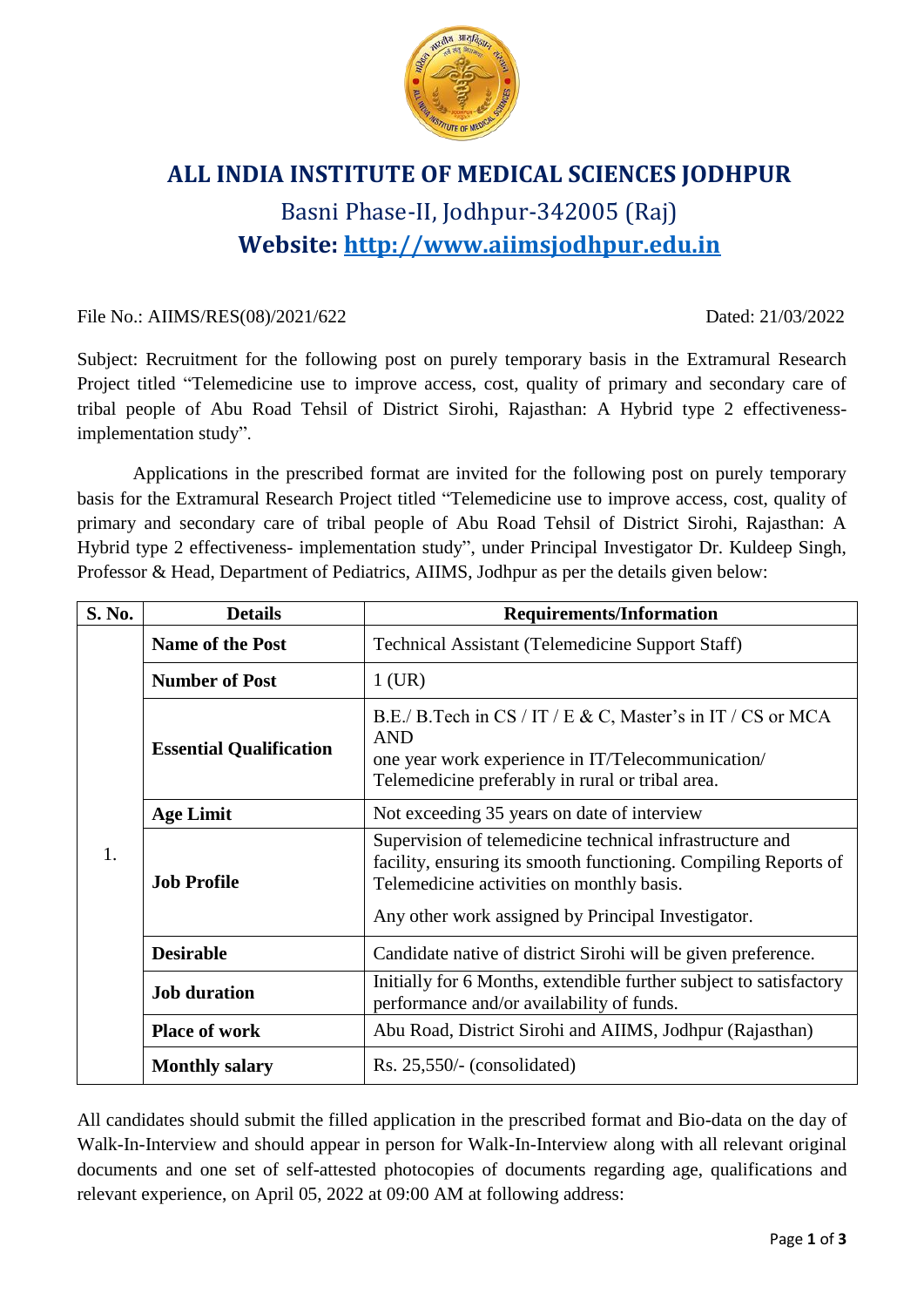Research Section, Room No. C-116, First Floor, Medical College Building, All India Institute of Medical Sciences, Jodhpur

## **GENERAL TERMS & CONDITIONS:**

- 1. Reporting time for candidate's starts at 09:00 AM on April 05, 2022 and closing time to report for interview is 10:00 AM on April 05, 2022, after which no additional candidates would be entertained for interview.
- 2. The above posts are filled-up on purely on temporary basis, co-terminus with the project & the candidate will have NO right to claim for permanent Employment under DHR-ICMR/AIIMS, Jodhpur or continuation of his/her services in any other project.
- 3. No enquiries shall be entertained in this regard after due date.
- 4. Post may increase/decrease as per requirement and at the sole discretion of Research Section, AIIMS, Jodhpur.
- 5. All educational professional and technical qualification should be from a recognized Board/ University and full-time.
- 6. The experience requirement specified should be experience acquired after obtaining the minimum educational qualifications required for the post.
- 7. Persons working in Govt. or Public Sector undertaking should produce "No Objection Certificate" at the time of Interview.
- 8. No TA/DA will be admissible to appear in the interview, including (SC/ST candidates).
- 9. This position will be purely on temporary/contractual basis for the specified period of time and based on project.
- 10. The salary is a consolidated sum without any other benefits and it is based on experience, qualifications, skill set, etc. of the candidates.
- 11. Canvassing in any form will be a disqualification.
- 12. **Age Relaxation:** Age relaxation for SC, ST and OBC candidates will be given against reserve posts only. Age concession to the extent of service rendered in other research projects will also be admissible for experienced and skilled persons.
- 13. Age / Education qualification / Experience will be considered till late date of the advertisement.